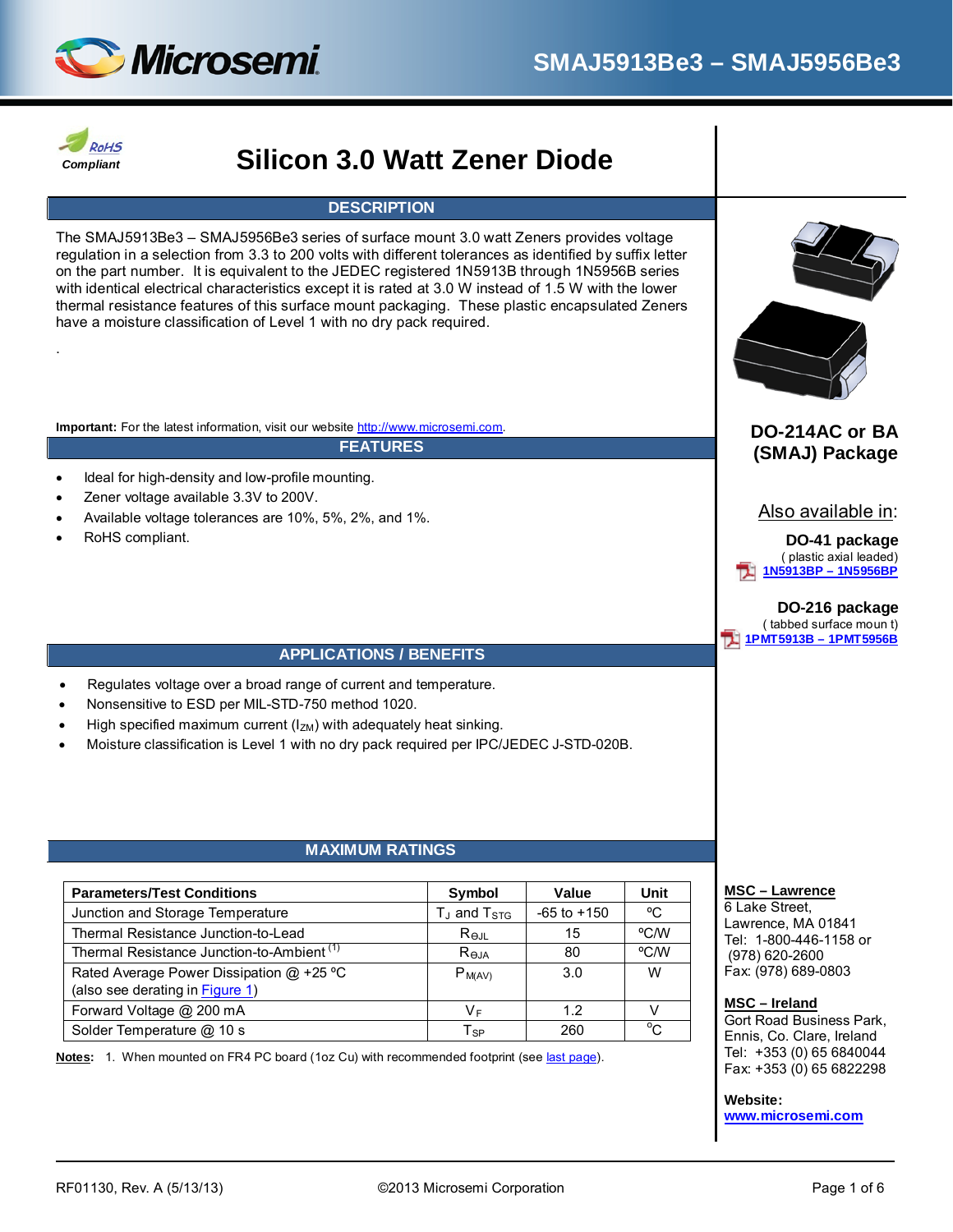## **MECHANICAL and PACKAGING**

- CASE: Void-free transfer molded thermosetting epoxy body meeting UL94V-0.
- TERMINALS: RoHS compliant annealed matte-tin plating. Solderable to MIL-STD-750, method 2026.
- MARKING: Includes part number without prefix (e.g. 5913B, 5916Be3, 5926C, 5951De3, etc.).
- POLARITY: Cathode indicated by band. Diode to be operated with the banded end positive with respect to the opposite end for Zener regulation.
- TAPE & REEL option: Standard per EIA-481-1-A with 12 mm tape (add "TR" suffix to part number). Consult factory for quantities.
- WEIGHT: Approximately 0.064 grams.

*Microsemi* 

• See [Package Dimensions](#page-5-1) on last page.



| <b>SYMBOLS &amp; DEFINITIONS</b> |                                                                                                                                                                                                                                                   |  |  |  |  |  |
|----------------------------------|---------------------------------------------------------------------------------------------------------------------------------------------------------------------------------------------------------------------------------------------------|--|--|--|--|--|
| Symbol                           | <b>Definition</b>                                                                                                                                                                                                                                 |  |  |  |  |  |
| $I_{\rm R}$                      | Reverse Current: The maximum reverse (leakage) current that will flow at the specified voltage $V_R$ and temperature.                                                                                                                             |  |  |  |  |  |
| $I_z$ , $I_{ZT}$ , $I_{ZK}$      | Regulator Current: The dc regulator current ( $ _Z$ ), at a specified test point ( $ _{ZT}$ ), near breakdown knee ( $ _{ZK}$ ).                                                                                                                  |  |  |  |  |  |
| $I_{ZM}$                         | Maximum Regulator (Zener) Current: The maximum rated dc current for the specified power rating.                                                                                                                                                   |  |  |  |  |  |
| $V_{F}$                          | Maximum Forward Voltage: The maximum forward voltage the device will exhibit at a specified current.                                                                                                                                              |  |  |  |  |  |
| $V_{R}$                          | Reverse Voltage: The dc voltage applied in the reverse direction below the breakdown region.                                                                                                                                                      |  |  |  |  |  |
| V <sub>7</sub>                   | Zener Voltage: The Zener voltage the device will exhibit at a specified current $(lz)$ in its breakdown region.                                                                                                                                   |  |  |  |  |  |
| $Z_{ZT}$ or $Z_{ZK}$             | Dynamic Impedance: The small signal impedance of the diode when biased to operate in its breakdown region at a<br>specified ms current modulation (typically 10% of $I_{ZT}$ or $I_{ZV}$ ) and superimposed on $I_{ZT}$ or $I_{ZK}$ respectively. |  |  |  |  |  |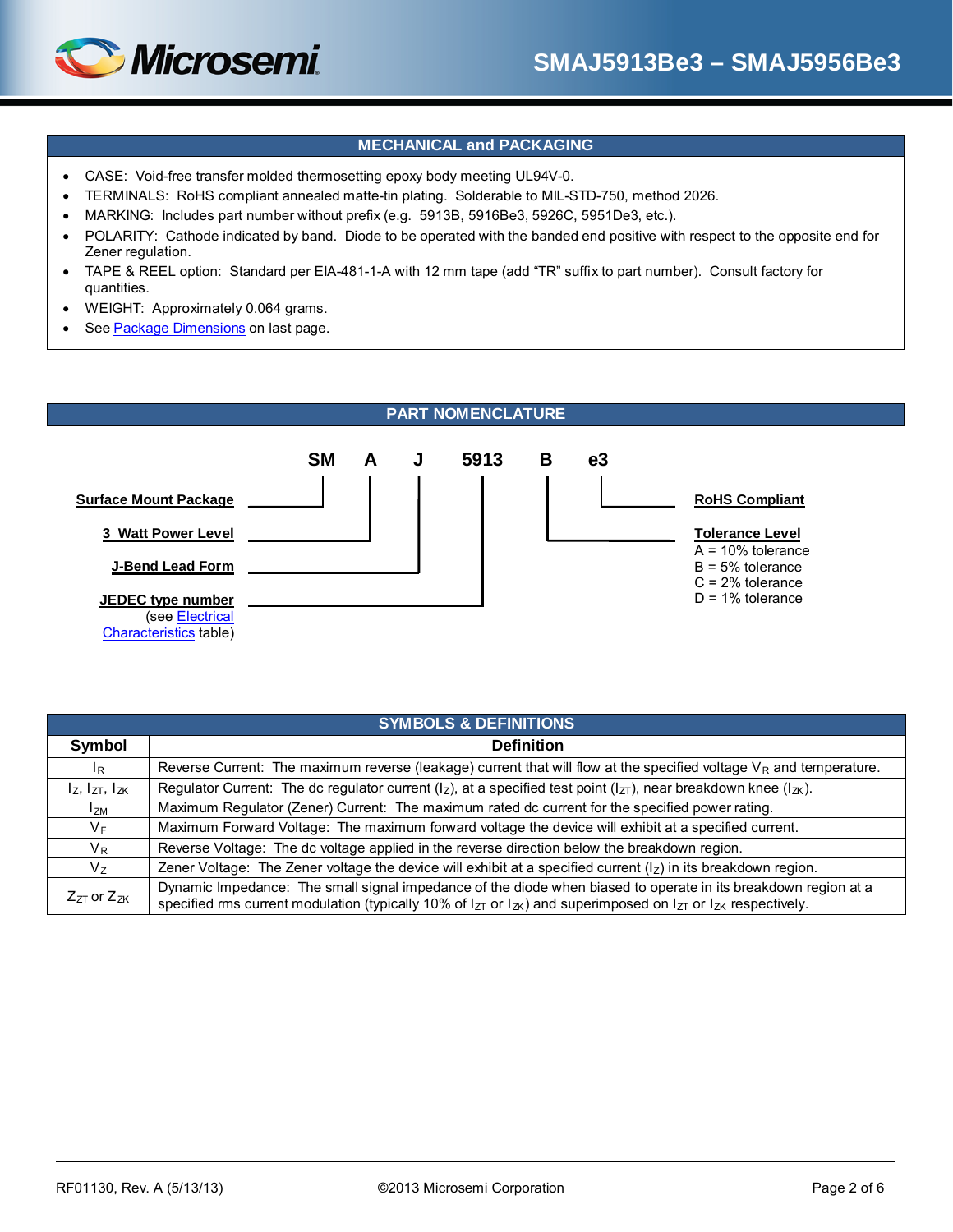

<span id="page-2-0"></span>

|                   | <b>ZENER</b>   | <b>TEST</b>      | <b>DYNAMIC</b>   | <b>KNEE</b>    | <b>KNEE</b>      | <b>REVERSE</b> | <b>REVERSE</b>    | MAX. DC          |
|-------------------|----------------|------------------|------------------|----------------|------------------|----------------|-------------------|------------------|
| <b>JEDEC TYPE</b> | <b>VOLTAGE</b> | <b>CURRENT</b>   | <b>IMPEDANCE</b> | <b>CURRENT</b> | <b>IMPEDANCE</b> | <b>CURRENT</b> | <b>VOLTAGE</b>    | <b>CURRENT</b>   |
| <b>NUMBER</b>     | $V_{Z}$        | $I_{ZT}$         | $Z_{ZT}$         | $I_{ZK}$       | $Z_{ZK}$         | $I_R$ (MAX.)   | $V_R$             | $I_{ZM}$         |
|                   | <b>Volts</b>   | mA               | Ohms             | mA             | Ohms             | цA             | <b>Volts</b>      | mA               |
| <b>SMAJ5913B</b>  | 3.3            | 113.6            | 10               | 1.0            | 500              | 100            | 1.0               | $\overline{908}$ |
| SMAJ5914B         | 3.6            | 104.2            | 9.0              | 1.0            | 500              | 75             | 1.0               | 832              |
| <b>SMAJ5915B</b>  | 3.9            | 96.1             | 7.5              | 1.0            | 500              | 25             | 1.0               | 768              |
| SMAJ5916B         | 4.3            | 87.2             | 6.0              | 1.0            | 500              | 5.0            | 1.0               | 696              |
| <b>SMAJ5917B</b>  | 4.7            | 79.8             | 5.0              | 1.0            | 500              | 5.0            | 1.5               | 638              |
| <b>SMAJ5918B</b>  | 5.1            | 73.5             | 4.0              | 1.0            | 350              | 5.0            | 2.0               | 588              |
| <b>SMAJ5919B</b>  | 5.6            | 66.9             | 2.0              | 1.0            | 250              | 5.0            | 3.0               | 534              |
| SMAJ5920B         | 6.2            | 60.5             | 2.0              | 1.0            | 200              | 5.0            | 4.0               | 482              |
| <b>SMAJ5921B</b>  | 6.8            | 55.1             | 2.5              | 1.0            | 200              | 5.0            | 5.2               | 440              |
| <b>SMAJ5922B</b>  | 7.5            | 50               | 3.0              | 0.5            | 400              | 5.0            | 6.0               | 400              |
| SMAJ5923B         | 8.2            | 45.7             | 3.5              | 0.5            | 400              | 5.0            | 6.5               | 364              |
| SMAJ5924B         | 9.1            | 41.2             | 4.0              | 0.5            | 500              | 5.0            | 7.0               | 328              |
| SMAJ5925B         | 10             | 37.5             | 4.5              | 0.25           | 500              | 5.0            | 8.0               | 300              |
| SMAJ5926B         | 11             | 34.1             | 5.5              | 0.25           | 550              | 1.0            | 8.4               | 272              |
| SMAJ5927B         | 12             | 31.2             | 6.5              | 0.25           | 550              | 1.0            | 9.1               | 250              |
| <b>SMAJ5928B</b>  | 13             | 28.8             | 7.0              | 0.25           | 550              | 1.0            | 9.9               | 230              |
| SMAJ5929B         | 15             | 25               | 9.0              | 0.25           | 600              | 1.0            | 11.4              | 200              |
| <b>SMAJ5930B</b>  | 16             | 23.4             | 10               | 0.25           | 600              | 1.0            | 12.2              | 186              |
| <b>SMAJ5931B</b>  | 18             | 20.8             | 12               | 0.25           | 650              | 1.0            | 13.7              | 166              |
| SMAJ5932B         | 20             | 18.7             | 14               | 0.25           | 650              | 1.0            | 15.2              | 150              |
| SMAJ5933B         | 22             | 17               | 17.5             | 0.25           | 650              | 1.0            | 16.7              | 136              |
| SMAJ5934B         | 24             | 15.6             | 19               | 0.25           | 700              | 1.0            | 18.2              | 124              |
| <b>SMAJ5935B</b>  | 27             | 13.9             | 23               | 0.25           | 700              | 1.0            | 20.6              | 110              |
| SMAJ5936B         | 30             | 12.5             | 28               | 0.25           | 750              | 1.0            | 22.8              | 100              |
| SMAJ5937B         | 33             | 11.4             | 33               | 0.25           | 800              | 1.0            | 25.1              | 90               |
| <b>SMAJ5938B</b>  | 36             | 10.4             | 38               | 0.25           | 850              | 1.0            | 27.4              | $\overline{82}$  |
| <b>SMAJ5939B</b>  | 39             | 9.6              | 45               | 0.25           | 900              | 1.0            | 29.7              | 76               |
| SMAJ5940B         | 43             | 8.7              | 53               | 0.25           | 950              | 1.0            | 32.7              | 68               |
| SMAJ5941B         | 47             | 8.0              | 67               | 0.25           | 1000             | 1.0            | 35.8              | 62               |
| SMAJ5942B         | 51             | 7.3              | 70               | 0.25           | 1100             | 1.0            | 38.8              | 58               |
| SMAJ5943B         | 56             | 6.7              | 86               | 0.25           | 1300             | 1.0            | 42.6              | 52               |
| SMAJ5944B         | 62             | 6.0              | 100              | 0.25           | 1500             | 1.0            | 47.1              | 48               |
| SMAJ5945B         | 68             | 5.5              | 120              | 0.25           | 1700             | 1.0            | 51.2              | 44               |
| SMAJ5946B         | 75             | 5.0              | 140              | 0.25           | 2000             | 1.0            | 56                | 40               |
| SMAJ5947B         | 82             | 4.6              | 160              | 0.25           | 2500             | 1.0            | 62.2              | 36               |
| SMAJ5948B         | 91             | $\overline{4.1}$ | $\overline{200}$ | 0.25           | 3000             | 1.0            | 69.2              | 32               |
| SMAJ5949B         | 100            | 3.7              | 250              | 0.25           | 3100             | 1.0            | 76                | 30               |
| SMAJ5950B         | 110            | 3.4              | 300              | 0.25           | 4000             | 1.0            | 83.6              | 26               |
| SMAJ5951B         | 120            | 3.1              | 380              | 0.25           | 4500             | 1.0            | 91.2              | 24               |
| SMAJ5952B         | 130            | 2.9              | 450              | 0.25           | 5000             | 1.0            | 98.8              | 22               |
| SMAJ5953B         | 150            | 2.5              | 600              | 0.25           | 6000             | 1.0            | $\frac{114}{114}$ | $\overline{20}$  |
| SMAJ5954B         | 160            | 2.3              | 700              | 0.25           | 6500             | 1.0            | 121.6             | 18               |
| SMAJ5955B         | 180            | 2.1              | 900              | 0.25           | 7000             | 1.0            | 136.8             | 16               |
| SMAJ5956B         | 200            | 1.9              | 1200             | 0.25           | 8000             | 1.0            | 152               | 14               |

**ELECTRICAL CHARACTERISTICS** @ 25 ºC unless otherwise stated

#### **NOTES:**

- 1. Suffix B (shown) denotes a +/-5% tolerance on nominal  $V_z$ , A denotes a +/-10% tolerance, C denotes a 2% tolerance, and D denotes a +/-1% tolerance.
- 2. Zener voltage (V<sub>Z</sub>) is measured at T<sub>L</sub> = 30 °C and 90 seconds after application of dc current.
- 3. The Zener impedance is derived from the 60 Hz ac voltage, which results when an ac current having an rms value equal to 10% of the dc Zener current ( $I_{ZT}$  or  $I_{ZK}$ ) is superimposed on  $I_{ZT}$  or  $I_{ZK}$ .
- 4. The maximum dc current ( $I_{ZM}$ ) is based only on the maximum power of 3.0 watts at T<sub>L</sub>  $\leq$  105 °C. These values must be reduced by 48% (1.56 W) when mounted on PC boards as described in [Maximum Ratings.](#page-0-0)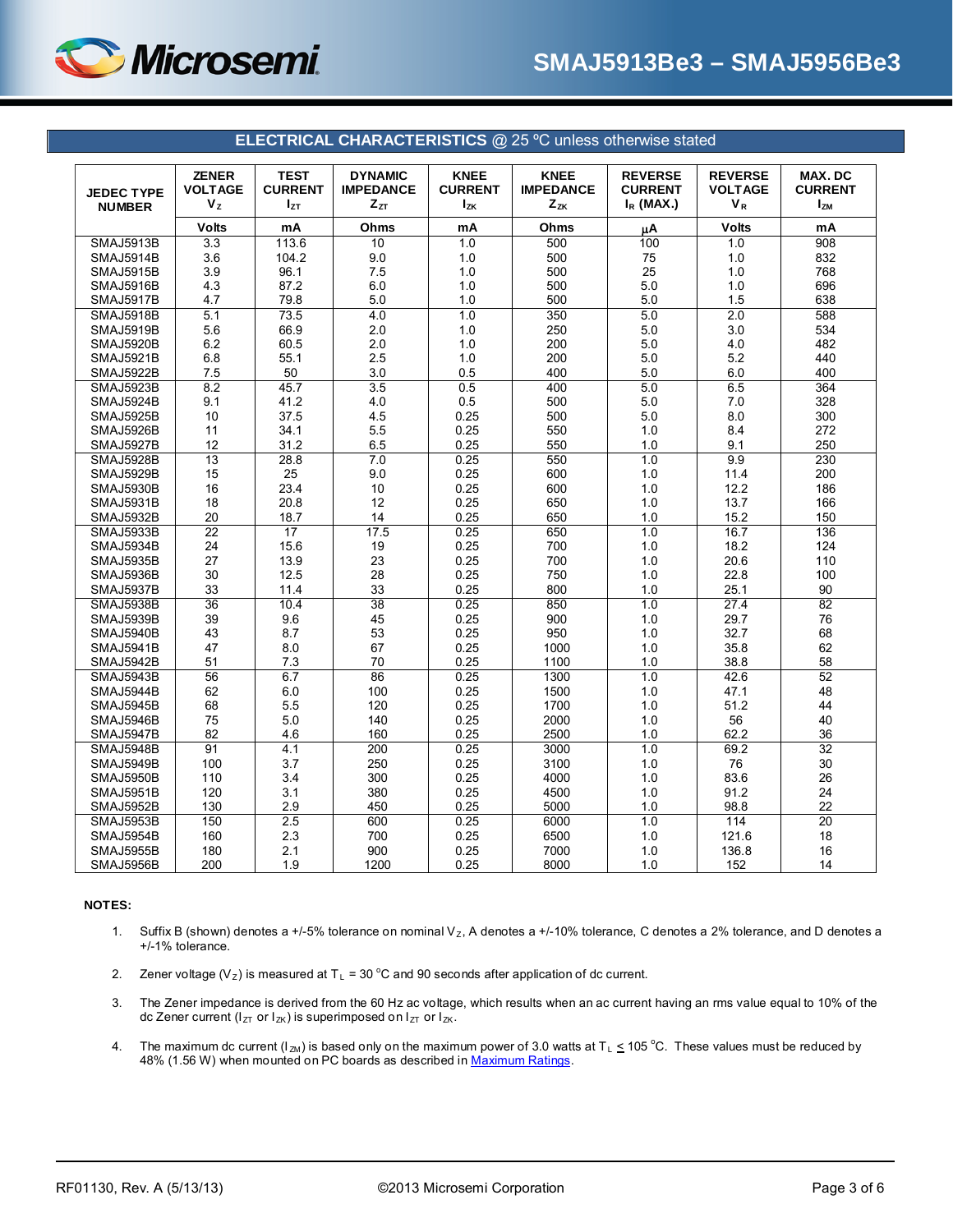<span id="page-3-0"></span>

**GRAPHS**







TRANSIENT SURGE CAPABILITY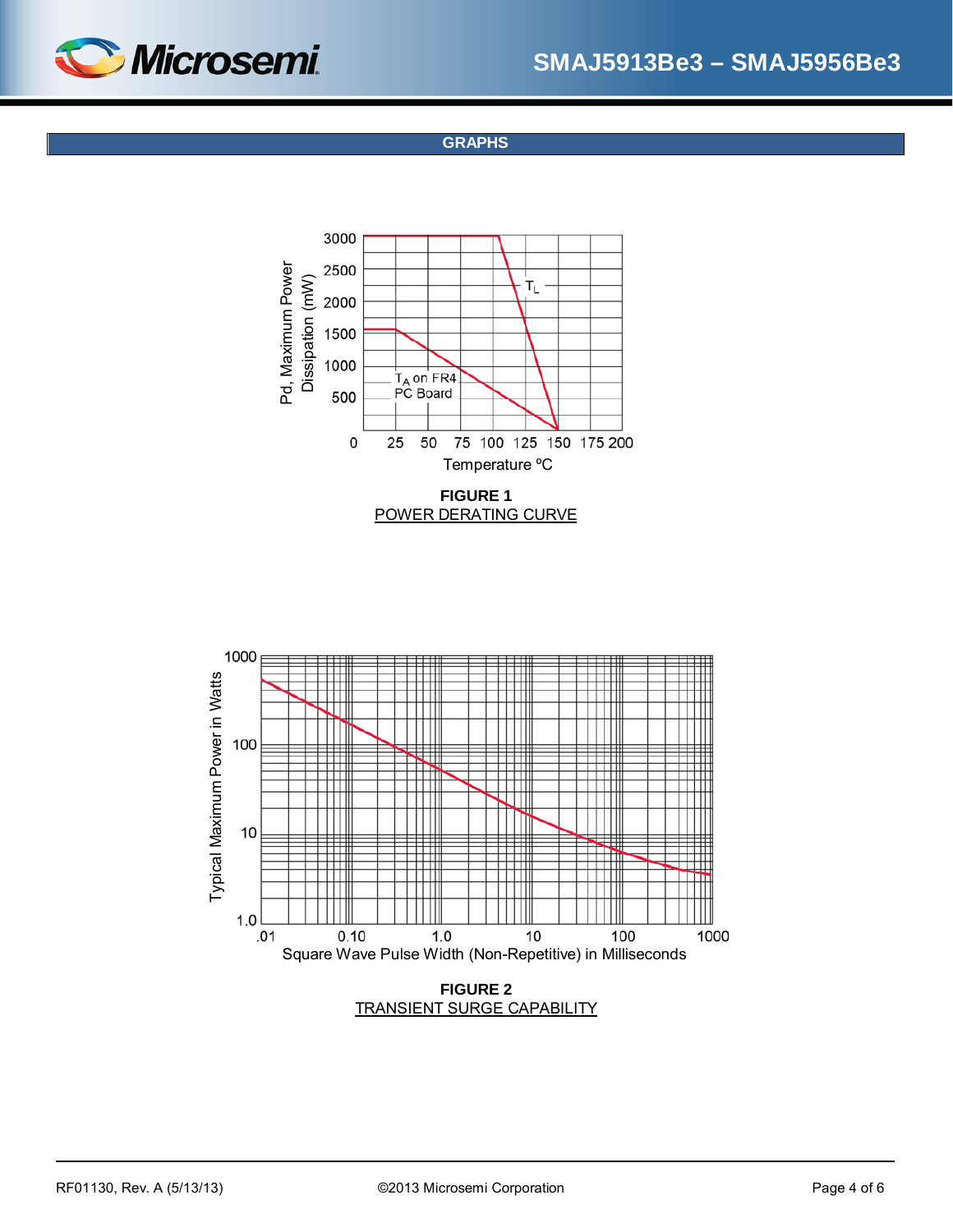

**GRAPHS**



CAPACITANCE vs. Vz CURVE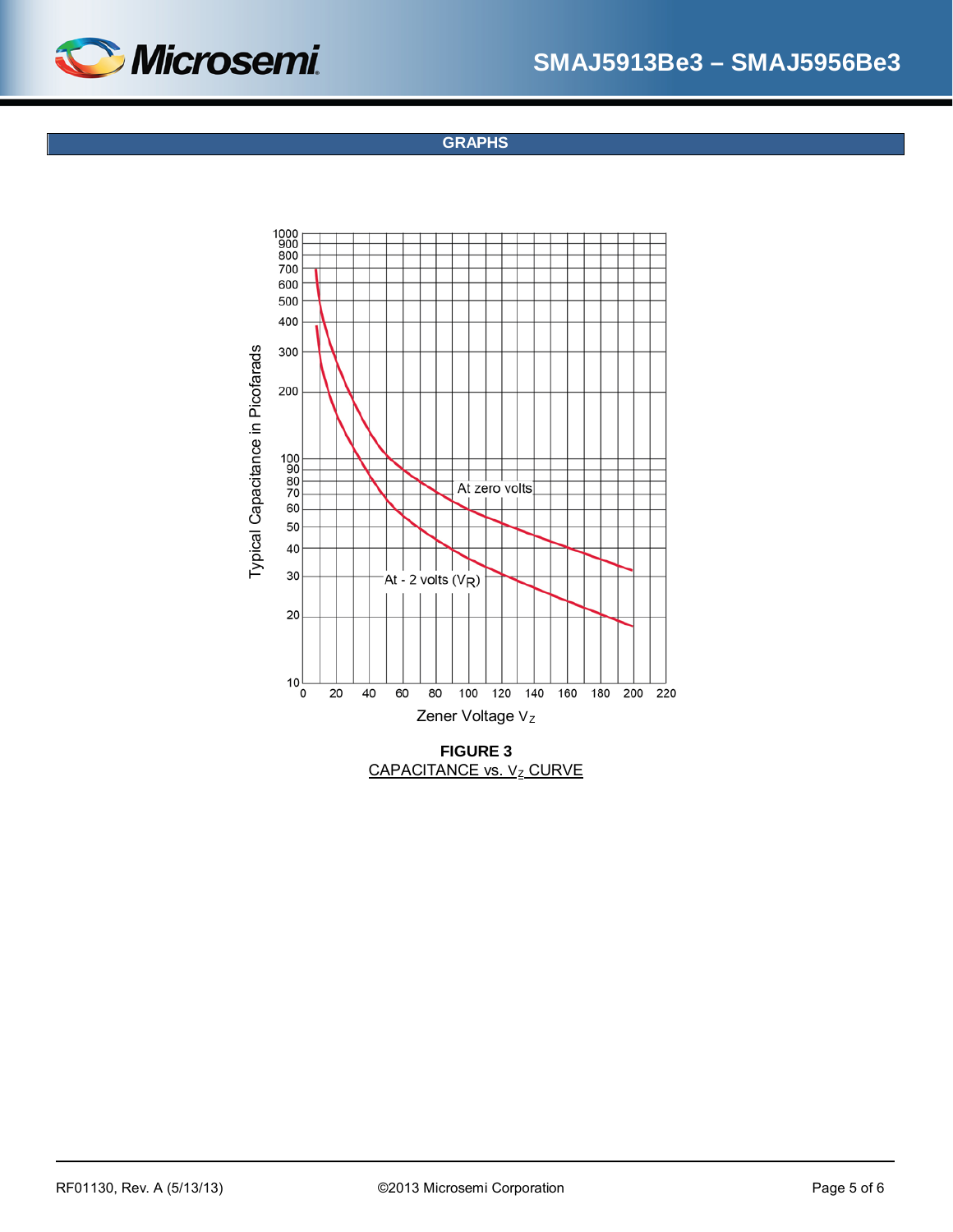

## **PACKAGE DIMENSIONS**

<span id="page-5-1"></span>

|     | <b>Dimensions</b> |       |                    |      |  |  |
|-----|-------------------|-------|--------------------|------|--|--|
| Ltr | Inch              |       | <b>Millimeters</b> |      |  |  |
|     | Min               | Max   | Min                | Max  |  |  |
| A   | 0.075             | 0.089 | 1.90               | 2.25 |  |  |
| в   | 0.050             | 0.064 | 1.27               | 1.63 |  |  |
| C   | 0.004             | 0.008 | 0.10               | 0.20 |  |  |
| D   | 0.006             | 0.012 | 0.15               | 0.31 |  |  |
| Е   | 0.031             | 0.059 | 0.80               | 1.50 |  |  |
| G   | 0.189             | 0.205 | 4.80               | 5.20 |  |  |
| н   | 0.157             | 0.181 | 4.00               | 4.60 |  |  |
| J   | 0.095             | 0.104 | 2.40               | 2.65 |  |  |

**NOTES: Dimension "A" is within DO-214BA but higher than DO-214AC standard JEDEC outlines. Dimension "B" is wider than both JEDEC outlines for lower thermal resistance.**

#### **PAD LAYOUT**

<span id="page-5-0"></span>

| Ltr       | Inch  | <b>Millimeters</b> |  |
|-----------|-------|--------------------|--|
| $A$ (MAX) | 0.074 | 2.413              |  |
| $B$ (MIN) | 0.060 | 1.52               |  |
| $C$ (MIN) | 0.066 | 1.68               |  |
| D(TYP)    | 0.208 | 5.28               |  |